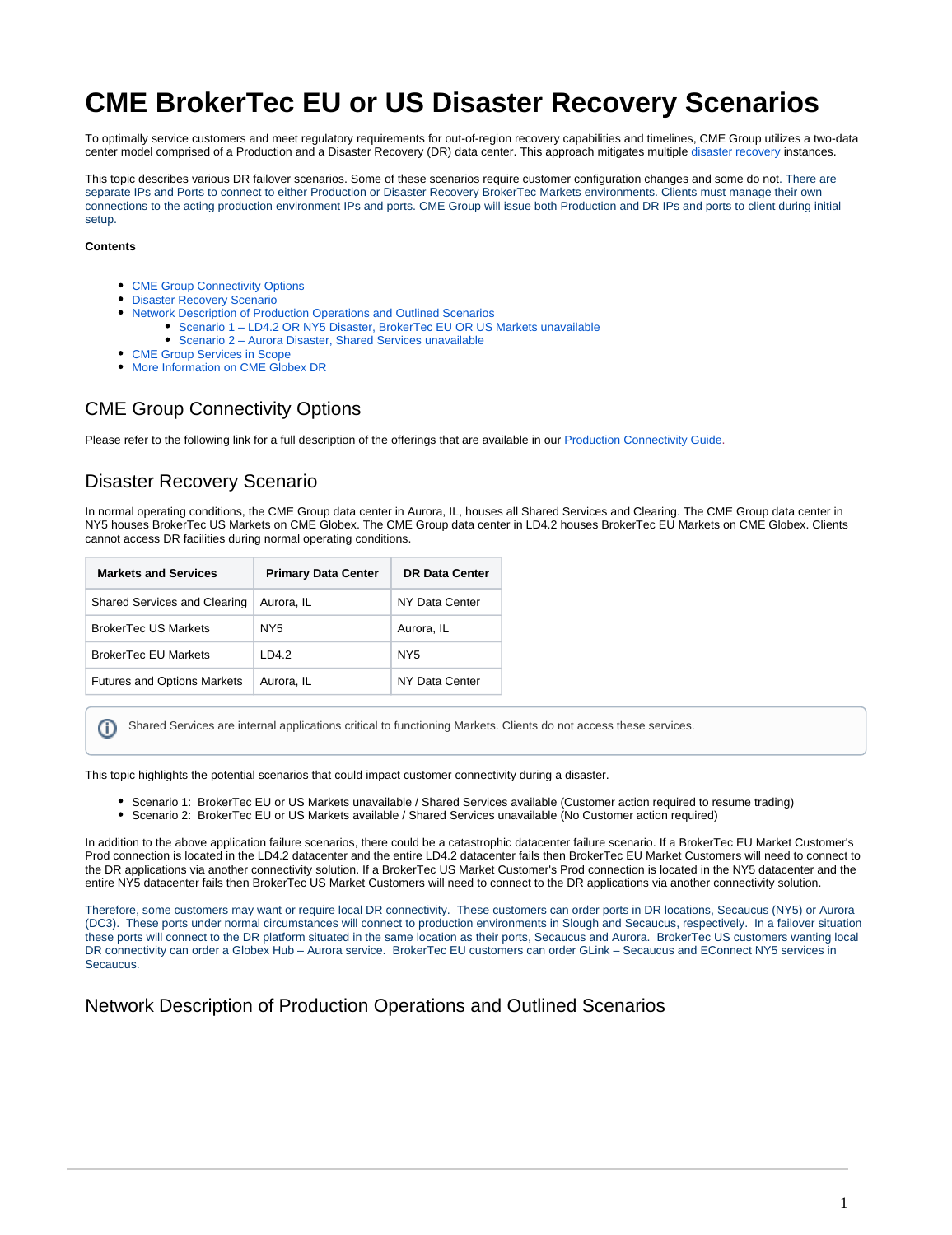

#### <span id="page-1-0"></span>**Scenario 1 – LD4.2 OR NY5 Disaster, BrokerTec EU OR US Markets unavailable**

In scenario 1, the BrokerTec EU OR US Markets Production environments have ceased operations at either LD4.2 for EU Markets OR NY5 for US Markets. All applications will be recovered at their CME DR environments located at NY5 for EU Markets OR CME Aurora for US Markets. Once the recovery process is complete then Customers must connect to the DR environment using the DR IPs and Ports issued during onboarding. All CME Group connectivity options for BrokerTec Markets support access to the DR environments.



### <span id="page-1-1"></span>**Scenario 2 – Aurora Disaster, Shared Services unavailable**

In scenario 2, the CME Group Production Shared Services application in the data center in Aurora, IL, has been forced to cease operations. As a result, Shared Services will be recovered at their DR data center located at NYDC. BrokerTec EU Markets AND US Markets trading will be halted during this recovery process. Customers do not need to take any action during this recovery scenario except to re-login to applications after recovery.